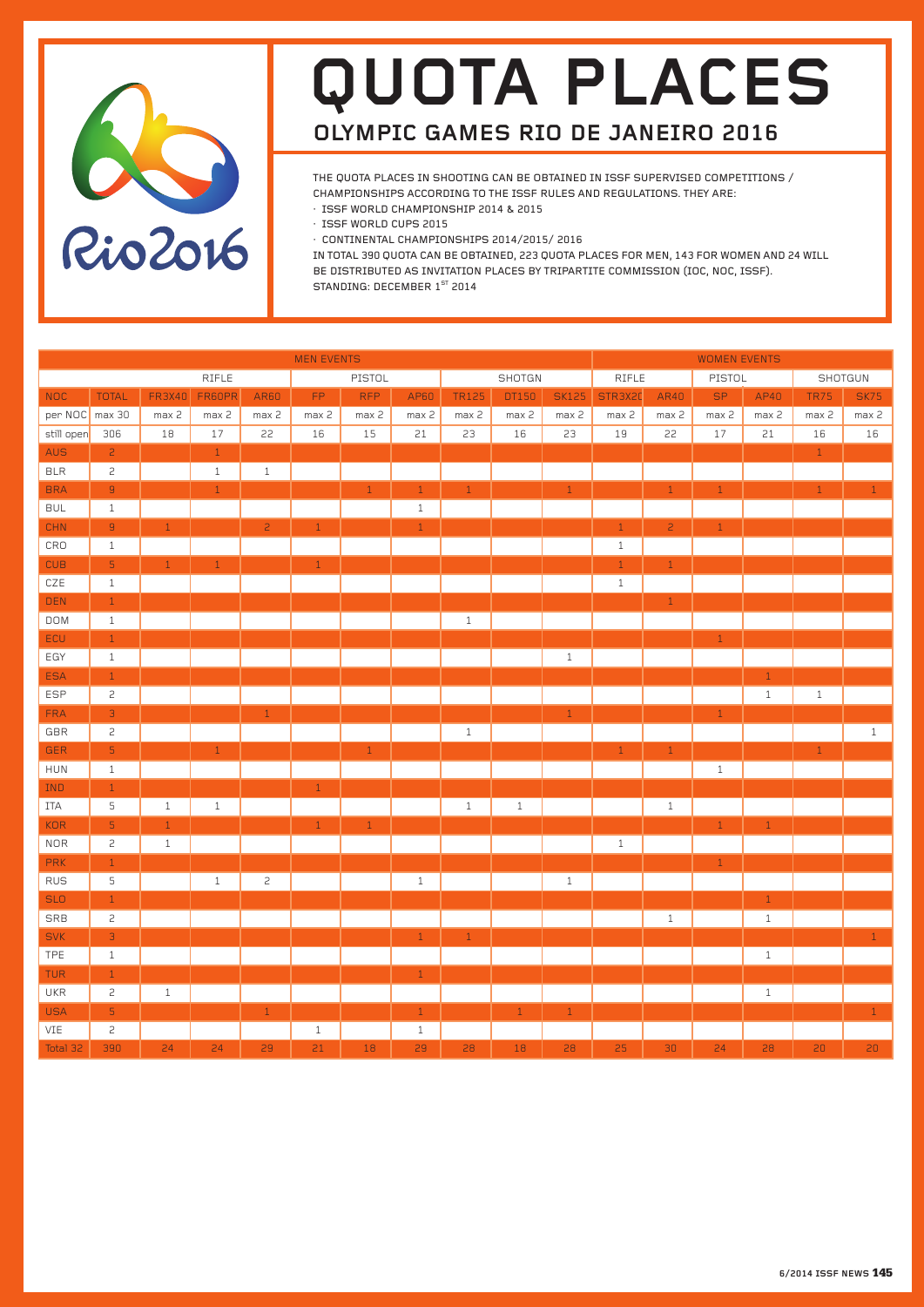

# **quota places olympic games rio de janeiro 2016**

The Quota places in shooting can be obtained in ISSF supervised Competitions / Championships according to the ISSF Rules and Regulations. They are:

- · ISSF World Championship 2014 & 2015
- · ISSF World Cups 2015
- · Continental Championships 2014/2015/ 2016

In Total 390 Quota can be obtained, 223 Quota places for Men, 143 for Women and 24 will be distributed as Invitation places by Tripartite Commission (IOC, NOC, ISSF). STANDING: DECEMBER 1<sup>ST</sup> 2014

# **woMEN even ts**

#### **50m Rifle 3 Positions Women**

| <b>CHN</b> | CHEN Dongqi          | 2014 | WCH Granada (ESP)               |
|------------|----------------------|------|---------------------------------|
| CRO        | PEJCIC Snjezana      | 2014 | WCH Granada (ESP)               |
|            | CUB PEREZ Dianelys   | 2014 | CAT Guadalajara (MEX)           |
| CZE        | MAZUROVA Nikola      | 2014 | WCH Granada (ESP)               |
| <b>GER</b> | <b>GAUSS Beate</b>   | 2014 | WCH Granada (ESP)               |
|            | NOR WESTERHEIM Malin | 2014 | WCH Granada (ESP)               |
|            |                      |      | 2015 AFC Pretoria (RSA)         |
|            |                      |      | 2015 ASC Kuwait City (KUW)      |
|            |                      | 2015 | ASC Kuwait City (KUW)           |
|            |                      | 2015 | ASC Kuwait City (KUW)           |
|            |                      | 2015 | ECH Maribor (SLO)               |
|            |                      | 2015 | ECH Maribor (SLO)               |
|            |                      | 2015 | ECH Maribor (SLO)               |
|            |                      | 2015 | EUG Baku (AZE)                  |
|            |                      | 2015 | OCH Sydney (AUS)                |
|            |                      | 2015 | PAG Toronto (CAN)               |
|            |                      | 2015 | PAG Toronto (CAN)               |
|            |                      | 2015 | <b>WC</b><br>Changwon (KOR)     |
|            |                      | 2015 | Changwon (KOR)<br><b>WC</b>     |
|            |                      | 2015 | Fort Benning (USA)<br><b>WC</b> |
|            |                      | 2015 | <b>WC</b><br>Fort Benning (USA) |
|            |                      | 2015 | Gabala (AZE)<br><b>WC</b>       |
|            |                      | 2015 | Gabala (AZE)<br><b>WC</b>       |
|            |                      | 2015 | Munich (GER)<br><b>WC</b>       |
|            |                      | 2015 | <b>WC</b><br>Munich (GER)       |
|            |                      |      |                                 |

# **10m Air Rifle Women**

|            | IUM AIR RIFLE WUMEN     |      |                                 |
|------------|-------------------------|------|---------------------------------|
|            | BRA Host Country        | 2014 | By ISSF Rule                    |
| <b>CHN</b> | ZHANG Bin Bin           | 2014 | WCH Granada (ESP)               |
| <b>CHN</b> | YI Siling               | 2014 | WCH Granada (ESP)               |
| <b>CUB</b> | DE LA CRUZ Eglys Yahima | 2014 | CAT Guadalajara (MEX)           |
| <b>DEN</b> | NIELSEN Stine           | 2014 | WCH Granada (ESP)               |
|            | GER PFEILSCHIFTER Sonja | 2014 | WCH Granada (ESP)               |
| <b>ITA</b> | ZUBLASING Petra         | 2014 | WCH Granada (ESP)               |
|            | SRB ARSOVIC Andrea      | 2014 | WCH Granada (ESP)               |
|            |                         | 2015 | AFC Pretoria (RSA)              |
|            |                         | 2015 | ASC Kuwait City (KUW)           |
|            |                         | 2015 | ASC Kuwait City (KUW)           |
|            |                         | 2016 | ECH Gyoer (HUN)                 |
|            |                         | 2016 | ECH Gyoer (HUN)                 |
|            |                         | 2016 | ECH Gyoer (HUN)                 |
|            |                         | 2015 | EUG Baku (AZE)                  |
|            |                         | 2015 | OCH Sydney (AUS)                |
|            |                         | 2015 | PAG Toronto (CAN)               |
|            |                         | 2015 | PAG Toronto (CAN)               |
|            |                         | 2015 | Changwon (KOR)<br><b>WC</b>     |
|            |                         | 2015 | Changwon (KOR)<br><b>WC</b>     |
|            |                         | 2015 | Changwon (KOR)<br><b>WC</b>     |
|            |                         | 2015 | Fort Benning (USA)<br><b>WC</b> |
|            |                         | 2015 | Fort Benning (USA)<br><b>WC</b> |
|            |                         | 2015 | <b>WC</b><br>Fort Benning (USA) |
|            |                         | 2015 | <b>WC</b><br>Gabala (AZE)       |

|  | 2015 WC Gabala (AZE) |
|--|----------------------|
|  | 2015 WC Gabala (AZE) |
|  | 2015 WC Munich (GER) |
|  | 2015 WC Munich (GER) |
|  | 2015 WC Munich (GER) |
|  |                      |

## **25m Pistol Women**

| <b>BRA</b> | <b>Host Country</b>      | 2014 | By ISSF Rule                    |
|------------|--------------------------|------|---------------------------------|
| <b>CHN</b> | ZHANG Jingjing           | 2014 | WCH Granada (ESP)               |
| ECU        | PEREZ PENA Andrea        | 2014 | CAT Guadalajara (MEX)           |
|            | FRA TIRODE Stephanie     | 2014 | WCH Granada (ESP)               |
| <b>HUN</b> | <b>TOBAI SIKE Renata</b> | 2014 | WCH Granada (ESP)               |
| <b>KOR</b> | KIM Jangmi               | 2014 | WCH Granada (ESP)               |
| <b>PRK</b> | JO Yong Suk              | 2014 | WCH Granada (ESP)               |
|            |                          | 2015 | AFC Pretoria (RSA)              |
|            |                          | 2015 | ASC Kuwait City (KUW)           |
|            |                          | 2015 | ASC Kuwait City (KUW)           |
|            |                          | 2015 | ASC Kuwait City (KUW)           |
|            |                          | 2015 | ECH Maribor (SLO)               |
|            |                          | 2015 | ECH Maribor (SLO)               |
|            |                          | 2015 | EUG Baku (AZE)                  |
|            |                          | 2015 | OCH Sydney (AUS)                |
|            |                          | 2015 | PAG Toronto (CAN)               |
|            |                          | 2015 | Changwon (KOR)<br>WC            |
|            |                          | 2015 | Changwon (KOR)<br><b>WC</b>     |
|            |                          | 2015 | Fort Benning (USA)<br><b>WC</b> |
|            |                          | 2015 | Fort Benning (USA)<br><b>WC</b> |
|            |                          | 2015 | Gabala (AZE)<br><b>WC</b>       |
|            |                          | 2015 | Gabala (AZE)<br><b>WC</b>       |
|            |                          | 2015 | Munich (GER)<br><b>WC</b>       |
|            |                          | 2015 | <b>WC</b><br>Munich (GER)       |

## **10m Air Pistol Women**

| <b>ESA</b> | CASTRO Lilian   | 2014 |           | CAT Guadalajara (MEX)   |
|------------|-----------------|------|-----------|-------------------------|
| <b>ESP</b> | FRANQUET Sonia  | 2014 |           | WCH Granada (ESP)       |
| <b>KOR</b> | JUNG Jeehae     | 2014 |           | WCH Granada (ESP)       |
| <b>SLO</b> | DOBRAVEC Petra  | 2014 |           | WCH Granada (ESP)       |
| <b>SRB</b> | SEKARIC Jasna   | 2014 |           | WCH Granada (ESP)       |
| <b>TPE</b> | WU Chia Ying    | 2014 |           | WCH Granada (ESP)       |
| <b>UKR</b> | KOSTEVYCH Olena | 2014 |           | WCH Granada (ESP)       |
|            |                 |      |           | 2015 AFC Pretoria (RSA) |
|            |                 | 2015 |           | ASC Kuwait City (KUW)   |
|            |                 | 2015 |           | ASC Kuwait City (KUW)   |
|            |                 | 2016 |           | ECH Gyoer (HUN)         |
|            |                 | 2016 |           | ECH Gyoer (HUN)         |
|            |                 | 2016 |           | ECH Gyoer (HUN)         |
|            |                 | 2015 |           | EUG Baku (AZE)          |
|            |                 | 2015 |           | OCH Sydney (AUS)        |
|            |                 | 2015 |           | PAG Toronto (CAN)       |
|            |                 | 2015 | <b>WC</b> | Changwon (KOR)          |
|            |                 | 2015 | WC        | Changwon (KOR)          |
|            |                 | 2015 | <b>WC</b> | Changwon (KOR)          |
|            |                 |      |           |                         |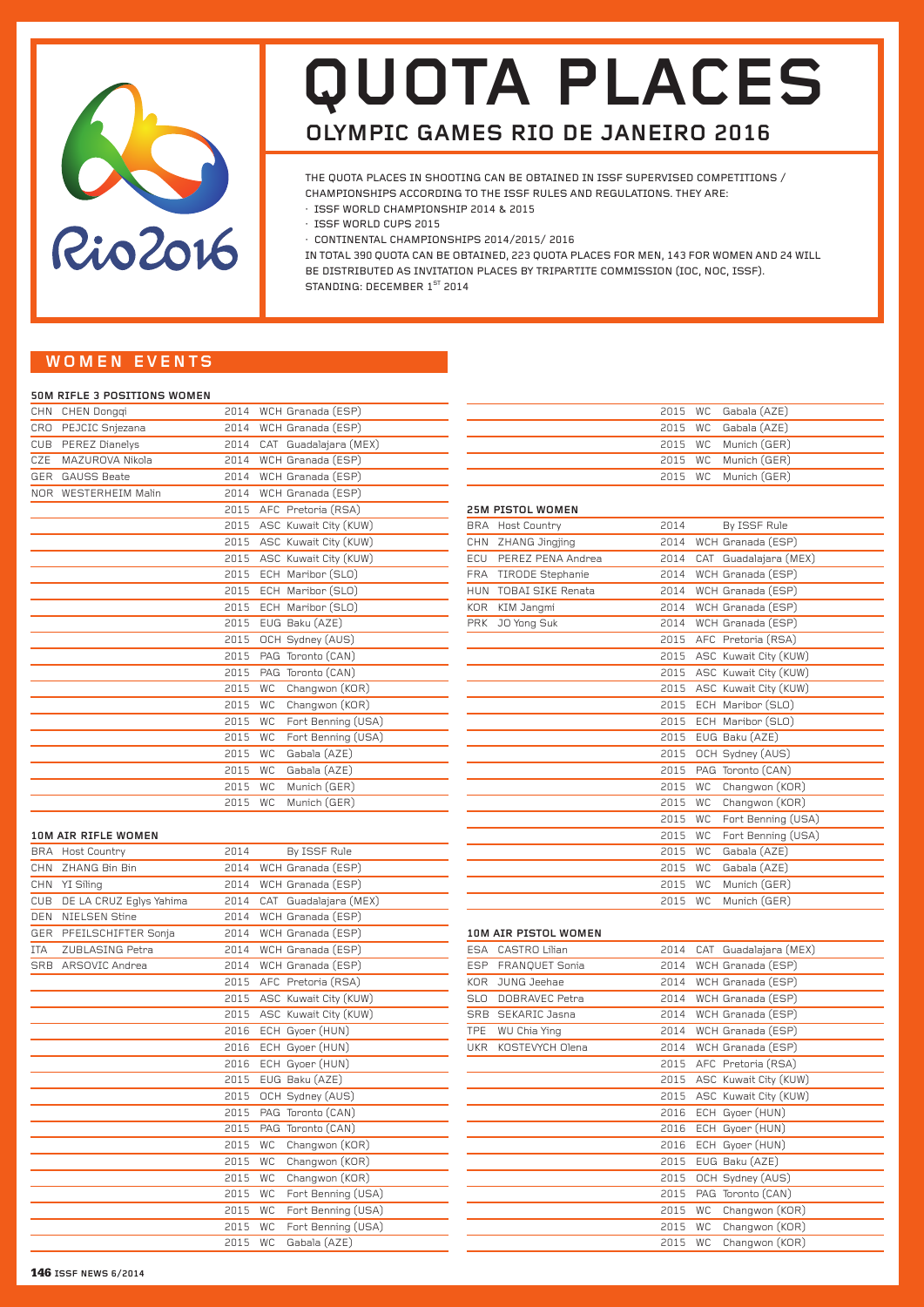|  | 2015 WC Fort Benning (USA) |
|--|----------------------------|
|  | 2015 WC Fort Benning (USA) |
|  | 2015 WC Fort Benning (USA) |
|  | 2015 WC Gabala (AZE)       |
|  | 2015 WC Gabala (AZE)       |
|  | 2015 WC Gabala (AZE)       |
|  | 2015 WC Munich (GER)       |
|  | 2015 WC Munich (GER)       |
|  | 2015 WC Munich (GER)       |

## **Trap Women**

| AUS.       | <b>SKINNER Catherine</b> | 2014 |           | WCH Granada (ESP)     |
|------------|--------------------------|------|-----------|-----------------------|
| <b>BRA</b> | Host Country             | 2014 |           | By ISSF Rule          |
| <b>ESP</b> | <b>GALVEZ Fatima</b>     | 2014 |           | WCH Granada (ESP)     |
|            | GER QUOOSS Katrin        | 2014 |           | WCH Granada (ESP)     |
|            |                          | 2015 |           | AFC Pretoria (RSA)    |
|            |                          | 2015 |           | ASC Kuwait City (KUW) |
|            |                          | 2015 |           | ECH Maribor (SLO)     |
|            |                          | 2015 |           | EUG Baku (AZE)        |
|            |                          | 2015 |           | OCH Sydney (AUS)      |
|            |                          | 2015 |           | PAG Toronto (CAN)     |
|            |                          | 2015 | WC        | Acapulco (MEX)        |
|            |                          | 2015 | <b>WC</b> | Acapulco (MEX)        |
|            |                          | 2015 | <b>WC</b> | Al Ain (UAE)          |
|            |                          | 2015 | <b>WC</b> | Al Ain (UAE)          |
|            |                          | 2015 | <b>WC</b> | Gabala (AZE)          |
|            |                          | 2015 | <b>WC</b> | Gabala (AZE)          |
|            |                          | 2015 | <b>WC</b> | Larnaca (CYP)         |
|            |                          | 2015 | <b>WC</b> | Larnaca (CYP)         |
|            |                          | 2015 |           | WCH Lonato (ITA)      |
|            |                          | 2015 |           | WCH Lonato (ITA)      |
|            |                          |      |           |                       |

|            | <b>SKEET WOMEN</b> |      |                             |
|------------|--------------------|------|-----------------------------|
| BRA        | Host Country       | 2014 | By ISSF Rule                |
| <b>GBR</b> | <b>ALLEN Elena</b> | 2014 | WCH Granada (ESP)           |
| <b>SVK</b> | BARTEKOVA Danka    | 2014 | WCH Granada (ESP)           |
|            | USA DROZD Brandy N | 2014 | WCH Granada (ESP)           |
|            |                    | 2015 | AFC Pretoria (RSA)          |
|            |                    | 2015 | ASC Kuwait City (KUW)       |
|            |                    | 2015 | ECH Maribor (SLO)           |
|            |                    | 2015 | EUG Baku (AZE)              |
|            |                    | 2015 | OCH Sydney (AUS)            |
|            |                    | 2015 | PAG Toronto (CAN)           |
|            |                    | 2015 | Acapulco (MEX)<br><b>WC</b> |
|            |                    | 2015 | Acapulco (MEX)<br><b>WC</b> |
|            |                    | 2015 | Al Ain (UAE)<br><b>WC</b>   |
|            |                    | 2015 | Al Ain (UAE)<br><b>WC</b>   |
|            |                    | 2015 | <b>WC</b><br>Gabala (AZE)   |
|            |                    | 2015 | Gabala (AZE)<br><b>WC</b>   |
|            |                    | 2015 | <b>WC</b><br>Larnaca (CYP)  |
|            |                    | 2015 | <b>WC</b><br>Larnaca (CYP)  |
|            |                    | 2015 | WCH Lonato (ITA)            |
|            |                    | 2015 | WCH Lonato (ITA)            |
|            |                    |      |                             |

We print the ISSF NEWS magazine since 1961, and things changed since then.

# ISSF NEWS as

# Android Tablet App





You were used to score on paper and to turn pages. The sport evolved, our magazine did too. Photos, videos, interactive links and charts are now at your fingertips. You can tap, snatch, slide and scroll through your favourite stories.



# Available on Google play Store NOW!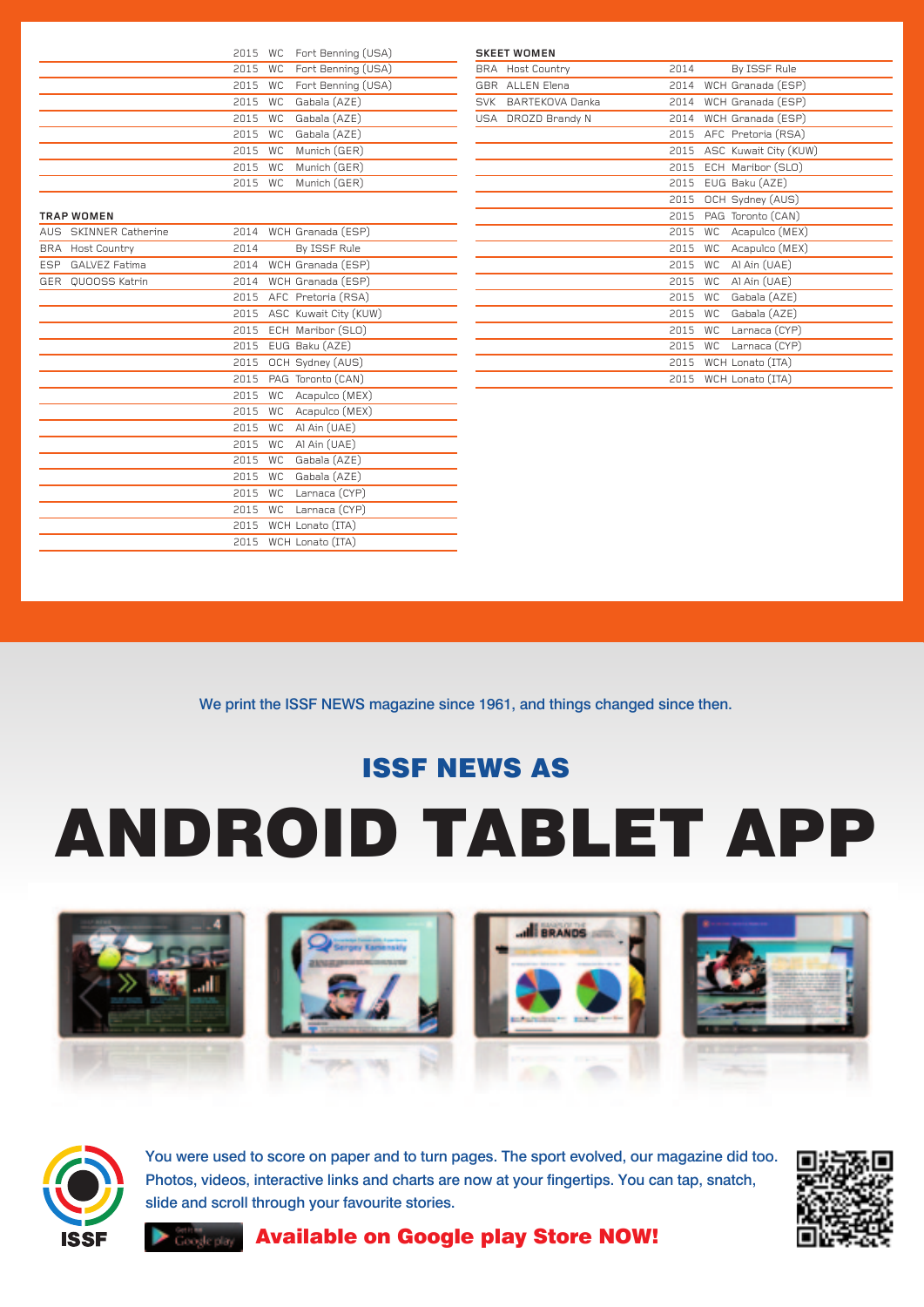

# **quota places olympic games rio de janeiro 2016**

The Quota places in shooting can be obtained in ISSF supervised Competitions / Championships according to the ISSF Rules and Regulations. They are:

- · ISSF World Championship 2014 & 2015
- · ISSF World Cups 2015
- · Continental Championships 2014/2015/ 2016

In Total 390 Quota can be obtained, 223 Quota places for Men, 143 for Women and 24 will be distributed as Invitation places by Tripartite Commission (IOC, NOC, ISSF). STANDING: DECEMBER 1<sup>st</sup> 2014

# **MEN even ts**

|  |  |  |  | 50M RIFLE 3 POSITIONS MEN |  |
|--|--|--|--|---------------------------|--|
|--|--|--|--|---------------------------|--|

| <b>CHN</b> | ZHU Qinan                       | 2014 |           | WCH Granada (ESP)       |
|------------|---------------------------------|------|-----------|-------------------------|
| CUB        | MOLERIO QUINTANA Alexander 2014 |      |           | CAT Guadalajara (MEX)   |
| <b>ITA</b> | <b>CAMPRIANI Niccolo</b>        | 2014 |           | WCH Granada (ESP)       |
| KOR        | <b>HAN Jinseop</b>              | 2014 |           | WCH Granada (ESP)       |
|            | NOR HANSEN Are                  |      |           | 2014 WCH Granada (ESP)  |
| <b>UKR</b> | KULISH Serhiy                   | 2014 |           | WCH Granada (ESP)       |
|            |                                 |      |           | 2015 AFC Pretoria (RSA) |
|            |                                 | 2015 |           | ASC Kuwait City (KUW)   |
|            |                                 | 2015 |           | ASC Kuwait City (KUW)   |
|            |                                 | 2015 |           | ASC Kuwait City (KUW)   |
|            |                                 | 2015 |           | ECH Maribor (SLO)       |
|            |                                 | 2015 |           | ECH Maribor (SLO)       |
|            |                                 | 2015 |           | ECH Maribor (SLO)       |
|            |                                 | 2015 |           | EUG Baku (AZE)          |
|            |                                 | 2015 |           | OCH Sydney (AUS)        |
|            |                                 | 2015 |           | PAG Toronto (CAN)       |
|            |                                 | 2015 | <b>WC</b> | Changwon (KOR)          |
|            |                                 | 2015 | <b>WC</b> | Changwon (KOR)          |
|            |                                 | 2015 | <b>WC</b> | Fort Benning (USA)      |
|            |                                 | 2015 | <b>WC</b> | Fort Benning (USA)      |
|            |                                 | 2015 | <b>WC</b> | Gabala (AZE)            |
|            |                                 | 2015 | <b>WC</b> | Gabala (AZE)            |
|            |                                 | 2015 | <b>WC</b> | Munich (GER)            |
|            |                                 | 2015 | <b>WC</b> | Munich (GER)            |
|            |                                 |      |           |                         |

#### **50m Rifle Prone Men**

| <b>AUS</b> | POTENT Warren            | 2014 | WCH Granada (ESP)               |
|------------|--------------------------|------|---------------------------------|
|            | BLR SHCHERBATSEVICH Yury | 2014 | WCH Granada (ESP)               |
|            | BRA Host Country         | 2014 | By ISSF Rule                    |
| CUB        | <b>ESTPINAN Reinier</b>  | 2014 | CAT Guadalajara (MEX)           |
| <b>GER</b> | <b>BRODMEIER Daniel</b>  | 2014 | WCH Granada (ESP)               |
| ITA        | DE NICOLO Marco          | 2014 | WCH Granada (ESP)               |
|            | RUS KAMENSKIY Sergey     | 2014 | WCH Granada (ESP)               |
|            |                          | 2015 | AFC Pretoria (RSA)              |
|            |                          | 2015 | ASC Kuwait City (KUW)           |
|            |                          | 2015 | ASC Kuwait City (KUW)           |
|            |                          | 2015 | ECH Maribor (SLO)               |
|            |                          | 2015 | ECH Maribor (SLO)               |
|            |                          | 2015 | EUG Baku (AZE)                  |
|            |                          | 2015 | OCH Sydney (AUS)                |
|            |                          | 2015 | OCH Sydney (AUS)                |
|            |                          | 2015 | PAG Toronto (CAN)               |
|            |                          | 2015 | Changwon (KOR)<br><b>WC</b>     |
|            |                          | 2015 | Changwon (KOR)<br><b>WC</b>     |
|            |                          | 2015 | Fort Benning (USA)<br><b>WC</b> |
|            |                          | 2015 | Fort Benning (USA)<br><b>WC</b> |
|            |                          | 2015 | Gabala (AZE)<br><b>WC</b>       |
|            |                          | 2015 | Gabala (AZE)<br><b>WC</b>       |
|            |                          | 2015 | Munich (GER)<br><b>WC</b>       |
|            |                          | 2015 | Munich (GER)<br><b>WC</b>       |

|            | 10M AIR RIFLE MEN        |      |           |                       |
|------------|--------------------------|------|-----------|-----------------------|
| <b>BLR</b> | <b>BUBNOVICH Vitali</b>  | 2014 |           | WCH Granada (ESP)     |
| <b>CHN</b> | CAO Yifei                | 2014 |           | WCH Granada (ESP)     |
| <b>CHN</b> | YANG Haoran              | 2014 |           | WCH Granada (ESP)     |
| <b>FRA</b> | MONNIER Jeremy           | 2014 |           | WCH Granada (ESP)     |
|            | RUS KRUGLOV Sergey       | 2014 |           | WCH Granada (ESP)     |
|            | RUS LOUGINETS Nazar      | 2014 |           | WCH Granada (ESP)     |
|            | USA CHRISTENSON Dempster | 2014 |           | CAT Guadalajara (MEX) |
|            |                          | 2015 |           | AFC Pretoria (RSA)    |
|            |                          | 2015 |           | ASC Kuwait City (KUW) |
|            |                          | 2015 |           | ASC Kuwait City (KUW) |
|            |                          | 2016 |           | ECH Gyoer (HUN)       |
|            |                          | 2016 |           | ECH Gyoer (HUN)       |
|            |                          | 2016 |           | ECH Gyoer (HUN)       |
|            |                          | 2015 |           | EUG Baku (AZE)        |
|            |                          | 2015 |           | OCH Sydney (AUS)      |
|            |                          | 2015 |           | PAG Toronto (CAN)     |
|            |                          | 2015 |           | PAG Toronto (CAN)     |
|            |                          | 2015 | <b>WC</b> | Changwon (KOR)        |
|            |                          | 2015 | <b>WC</b> | Changwon (KOR)        |
|            |                          | 2015 | <b>WC</b> | Changwon (KOR)        |
|            |                          | 2015 | <b>WC</b> | Fort Benning (USA)    |
|            |                          | 2015 | <b>WC</b> | Fort Benning (USA)    |
|            |                          | 2015 | <b>WC</b> | Fort Benning (USA)    |
|            |                          | 2015 | <b>WC</b> | Gabala (AZE)          |
|            |                          | 2015 | <b>WC</b> | Gabala (AZE)          |
|            |                          | 2015 | <b>WC</b> | Gabala (AZE)          |
|            |                          | 2015 | <b>WC</b> | Munich (GER)          |
|            |                          | 2015 | <b>WC</b> | Munich (GER)          |
|            |                          | 2015 | <b>WC</b> | Munich (GER)          |
|            |                          |      |           |                       |

# **50m Pistol Men**

|            | <b>DUM PISTUL MEN</b>      |      |           |                       |
|------------|----------------------------|------|-----------|-----------------------|
| <b>CHN</b> | PANG Wei                   | 2014 |           | WCH Granada (ESP)     |
| CUB        | <b>GRAU POTRILLE Jorge</b> | 2014 |           | CAT Guadalajara (MEX) |
| IND        | RAI Jitu                   | 2014 |           | WCH Granada (ESP)     |
| <b>KOR</b> | JIN Jongoh                 | 2014 |           | WCH Granada (ESP)     |
| VIE        | <b>HOANG Xuan Vinh</b>     | 2014 |           | WCH Granada (ESP)     |
|            |                            | 2015 |           | AFC Pretoria (RSA)    |
|            |                            | 2015 |           | ASC Kuwait City (KUW) |
|            |                            | 2015 |           | ASC Kuwait City (KUW) |
|            |                            | 2015 |           | ECH Maribor (SLO)     |
|            |                            | 2015 |           | ECH Maribor (SLO)     |
|            |                            | 2015 |           | EUG Baku (AZE)        |
|            |                            | 2015 |           | OCH Sydney (AUS)      |
|            |                            | 2015 |           | PAG Toronto (CAN)     |
|            |                            | 2015 | WC        | Changwon (KOR)        |
|            |                            | 2015 | WC        | Changwon (KOR)        |
|            |                            | 2015 | <b>WC</b> | Fort Benning (USA)    |
|            |                            | 2015 | WC        | Fort Benning (USA)    |
|            |                            | 2015 | WC        | Gabala (AZE)          |
|            |                            | 2015 | WC        | Gabala (AZE)          |
|            |                            | 2015 | WC        | Munich (GER)          |
|            |                            | 2015 | WC        | Munich (GER)          |
|            |                            |      |           |                       |